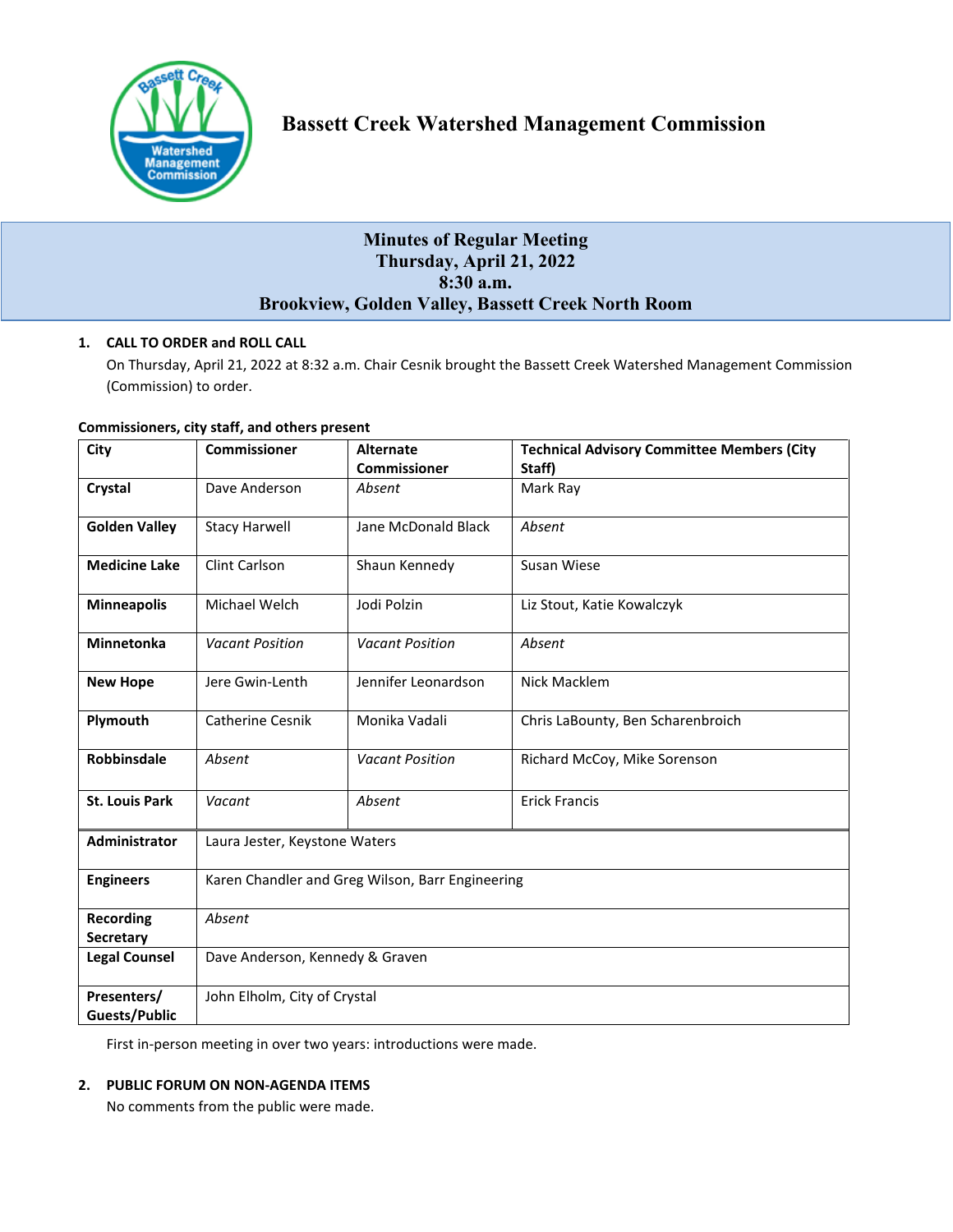## **3. APPROVAL OF AGENDA**

**MOTION:** Commissioner Carlson moved to approve the agenda. Commissioner Welch seconded the motion. Upon a vote, the motion carried 6-0, with the cities of Minnetonka, Robbinsdale, and St. Louis Park absent from the vote.

### **4. CONSENT AGENDA**

The consent agenda was amended to remove items 4D, 4E, and 4J. The following items were approved as part of the consent agenda.

- Approval of March 17, 2022 Meeting Minutes
- Acceptance of April Financial Report
- Approval of Payment of Invoices
	- i. Keystone Waters, LLC March 2022 Administrative Services
	- ii. Keystone Waters, LLC March 2022 Meeting Expenses
	- iii. Barr Engineering March 2022 Engineering Services
	- iv. Kennedy & Graven February 2022 Legal Services
	- v. Redpath March 2022 Accounting Services
	- vi. Jan Voit March 2022 Administrative Services
	- vii. Stantec WOMP Services
	- viii. MN Association of Watershed Districts 2022 Membership Dues
	- ix. Three-One-Six Bar and Grill Meeting Catering
- Approval of Agreement with Met Council for 2022 Citizen Assisted Monitoring Program (CAMP)
- Approval to Execute Lawns to Legumes Grant Agreement
- Approval to Execute Grant Sub-contract with Metro Blooms for Lawns to Legumes Project
- Approval of Bryn Mawr Meadows Park Improvements, Minneapolis
- Conditional Approval of Meadowbrook Elementary School Parking Lot Improvements, Golden Valley

**MOTION:** Commissioner Welch moved to approve the consent agenda as amended. Commissioner Gwin-Lenth seconded the motion. Upon a vote, the motion carried 6-0, with the cities of Minnetonka, Robbinsdale, and St. Louis Park absent from the vote.

### **5. BUSINESS**

## *Moved off consent:* **4D. Approval to Appoint Administrator as BCWMC Representative for Watershed Based Implementation Funding (WBIF) Convene Process**

Administrator Jester explained that approximately \$88,000 in non-competitive Clean Water Funds have been awarded to the Bassett Creek Watershed for water quality improvement projects over the next biennium. To access the funds, a meeting must be convened with an official representative from BCWMC, representatives from Hennepin County, Board of Water and Soil Resources (BWSR), and two official city representatives. Attendees at this meeting decide how the funds should be appropriated. Administrator Jester intends to ask that some of the money be used for education in the west metro.

**MOTION**: Commissioner Welch moved to appoint Administrator Jester as the representative of the BCWMC for the convene WBIF process. Commissioner Harwell seconded the motion. Upon a vote, the motion carried 6-0, with the cities of Minnetonka, Robbinsdale, and St. Louis Park absent from the vote.

### *Moved off consent:* **4E. Approval to Execute Contract with PLM Lake & Land Management for Curly-leaf Pondweed Treatment, Medicine Lake**

Administrator Jester explained that the Commission annually treats Medicine Lake for curly-leaf pondweed. Treatments should be applied during a specific window of water temperatures and waiting until May to approve the contract would likely be too late. She recommended PLM Lake & Land Management as the company that has been employed in previous years with good results. Since the last Commission meeting, the Department of Natural Resources (DNR) approved a Vegetation Management Plan for Medicine Lake. That plan allows treatment of a larger lake area. The herbicide type and treatment areas are still being explored. The cost is higher than anticipated because of the larger area and the need to use a different herbicide in some areas which is less detrimental to the native plant community. She is seeking the ability to have the Commission Chair execute a contract with PLM Lake & Land Management for a not to exceed price of \$44,000. The Commission has also received a \$10,000 grant from the DNR for treatment. Three Rivers Park District (TRPD) also provides cost-share for treatment. This is generally 17% of the cost because that is the amount of shoreline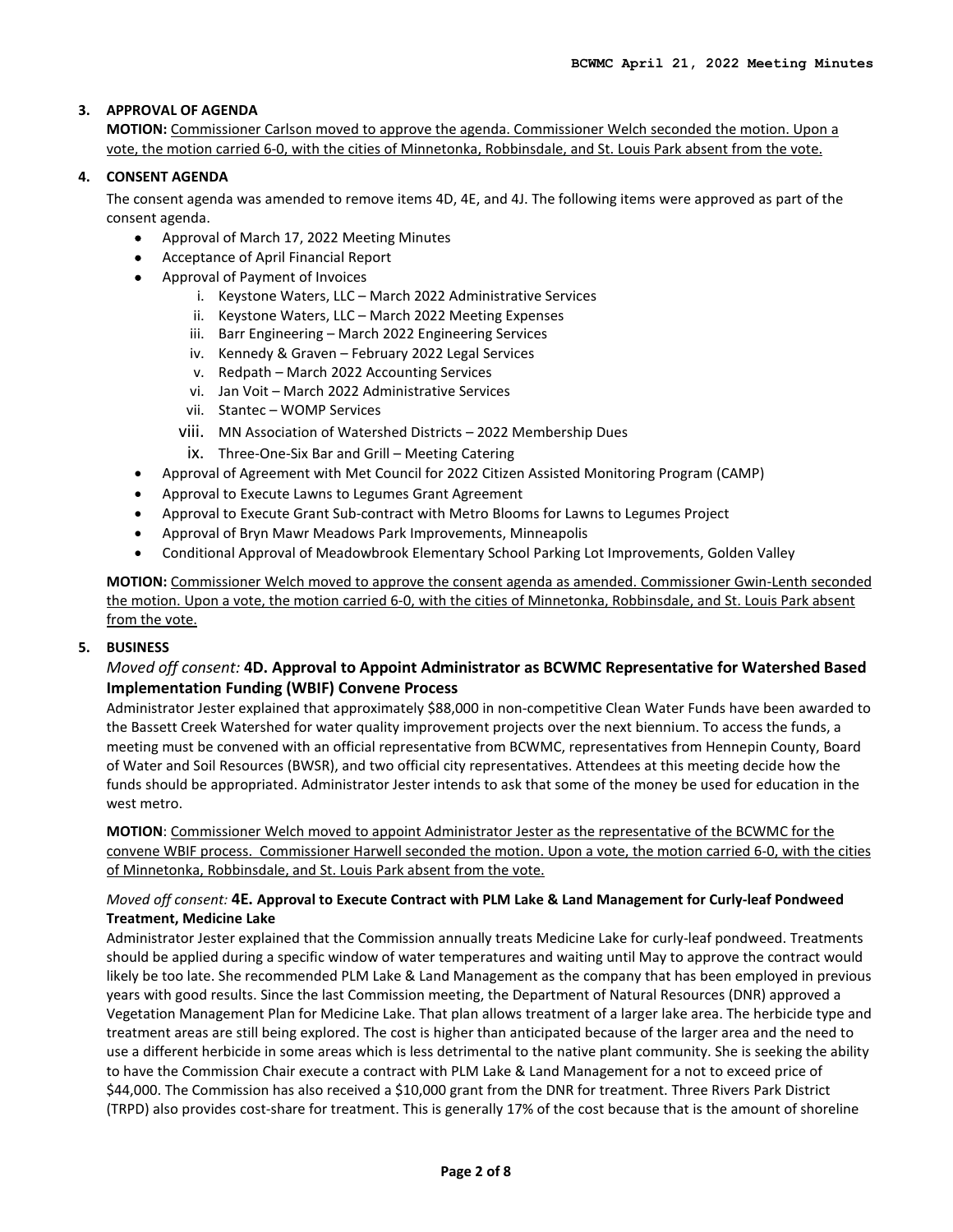they own on the lake; however, TRPD noted that they can contribute more than 17%. The Commission could also seek funding from other partners.

**MOTION**: Commissioner Welch moved to authorize Chair Cesnik to execute a not-to-exceed contract of \$44,000 for herbicide treatment on Medicine Lake with PLM Lake & Land Management. Commissioner Carlson seconded the motion. Upon a vote, the motion carried 6-0, with the cities of Minnetonka, Robbinsdale, and St. Louis Park absent from the vote.

#### *Moved off consent:* **4J. Approval of Bassett Creek Dog Park Project, Crystal**

This proposed project is located along the North Branch Bassett Creek in Bassett Creek Park. Mr. Elholm, Parks and Rec Director with City of Crystal gave a brief overview of the project. Discussion was held regarding encouragement of pet waste management program, DNA testing, and that a portion of the proposed dog park is located in a floodplain along a creek with a bacteria impairment. It was noted that most of the proposed project is not in the floodplain.

Commissioners expressed concern about placement of the dog park near the creek. However, the project as proposed meets BCWMC requirements. It was suggested that the Commission consider standards for future placement of dog parks and other activities that could generate bacteria. Commission Attorney Anderson noted that unless there is something in the BCWMC requirements that prohibits the project, it cannot be denied.

There was a question regarding MS4 permit compliance due to the existing bacteria impairment. It was noted that many dog parks have water access (this dog park would not have access to the creek). Mr. Elhom noted the city has not analyzed this project's compliance with the city's MS4 permit. It was also noted that the Commission doesn't have regulatory authority and collaboration with the city is important. Mr. Elholm noted the city is planning to include signage to point out sensitive areas in the park, as well as the potential damage from pet waste. Signage could be done in partnership with the Commission. They want to make sure that dogs are not in the water.

Administrator Jester said that the approval letter to the city could include the encouragements and recommendations to the city to address the potential for bacteria pollution and to work with the Commission on signage and education. She noted that while the Commission doesn't have requirements preventing the dog park placement, it does have policies encouraging cities to preserve natural areas and to take every possible action to preserve and protect natural resources.

**MOTION**: Commissioner Welch moved to table approval of the Bassett Creek Dog Park Project with direction to the Commission Engineers to work with city staff to incorporate stream protections. Images of the park should be provided at the next meeting. Commissioner Carlson seconded the motion.

Discussion: There was also discussion on the impact of the decision on the bidding process. The bid packets are already out. The city may not be able to approve a contract without the full approval of the Commission. Tabling this until the next meeting will delay the contract award until June.

Discussion was held about floodplains. The Commission Engineer explained that the floodplain referenced in the review memo is the BCWMC jurisdictional floodplain, which may be different than the FEMA-delineated floodplain elevation. The amount of floodplain in the park is relatively small.

### Upon a vote, the motion carried 6-0, with the cities of Minnetonka, Robbinsdale, and St. Louis Park absent from the vote.

### **A. Receive Update and Consider Approvals for Schaper Pond Carp Management**

Engineer Wilson gave an overview of the Schaper Pond Carp Management Project in Golden Valley. He reviewed the history of the 2017 and 2018 monitoring of the effectiveness of the floating water baffle in removing total phosphorus. The data showed that the water quality got worse as the flow moved through the pond. In 2019, a carp population assessment was done. In 2020 more assessment was done, along with a carp removal project in which 452 carp were removed from the system. The carp population went down below the threshold for water quality impacts.

Engineer Wilson reviewed prior work to assess options for long-term control of the carp population. In September 2021, the Commission approved the adaptive management plan and a 2022 carp survey to compare current and past carp populations. The recommendation presented at this meeting is a scope and budget with Carp Solutions for carp removal, if it is deemed necessary, and for stocking panfish. The DNR was contacted about getting a permit for stocking panfish, and a local hatchery provided a cost estimate for stocking bluegills. In conversation with Riley-Purgatory-Bluff Creek Watershed District, Engineer Wilson found they have four years of experience stocking panfish and have seen success. The cost is relatively low.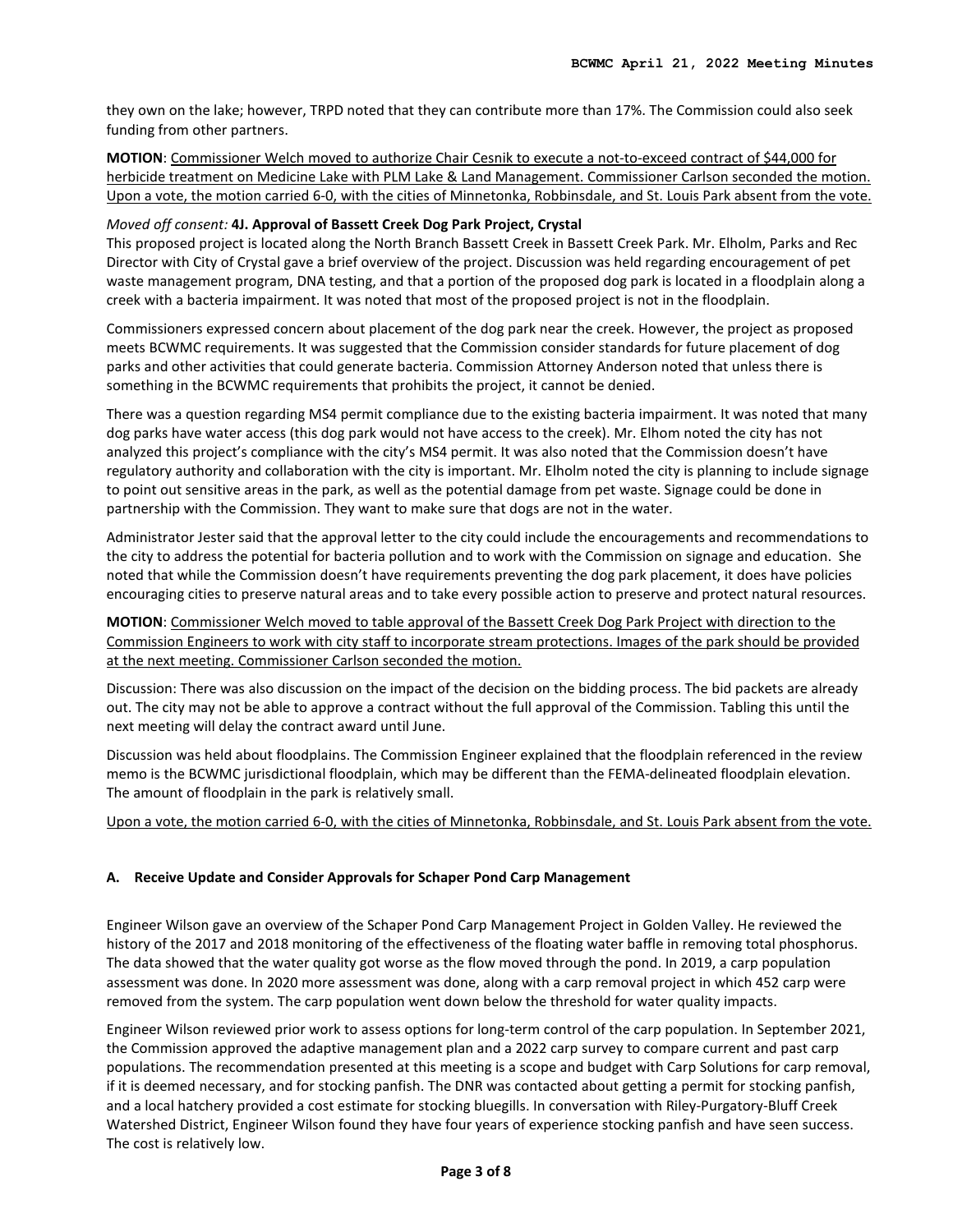The costs for this project would come from the remaining Schaper Pond Diversion Project CIP funds with a current balance of \$165,000. The potential for success of panfish stocking was noted. Discussion was held regarding the cost per pound for phosphorus removal when the carp are removed. There are no current calculations for that but better functionality for Schaper Pond is the goal.

Discussion was held regarding solely contracting with Carp Solutions. Engineer Wilson explained that from a timing perspective, there are only a couple of entities in Minnesota that do this work. He noted Carp Solutions has experience with this system and knows what works and that it makes the most sense to subcontract with them.

**MOTION**: Commissioner Welch moved to authorize approval for up to \$65,000 for work recommended by the Commission Engineer, noting that the \$52,000 is contingent on the preliminary results of carp surveys. Commissioner Carlson seconded the motion.

It was noted that panfish stocking is a cost-effective way to lower the carp population as the fish eat carp eggs and young carp. Discussion was held regarding the alum treatment on Sweeney Lake. Engineer Wilson explained that since the alum treatment was done in a deeper part of Sweeney Lake, he did not believe the carp populations would adversely affect the treatment. In the fall, the second alum treatment will be done. He did not believe the carp would adversely affect the second treatment or the long-term effects.

It was noted that after the carp population is under control, monitoring the effectiveness of the diversion project in the pond would be prudent. Administrator Jester noted remaining CIP funds could be used for that work.

There was a question on whether bluegills act like carp, stirring up bottom sediments. Engineer Wilson explained that bluegills would likely spawn in upper reaches of Schaper Pond or downstream. He noted that it may be necessary to stock bluegills more than one year, in the likely event of winter kill. The impact that bluegills might have would not come close to the damage being done by carp.

Alternate Commissioner McDonald Black asked if there are other unintended consequences with bluegill stocking or impacts on other fish communities? Engineer Wilson explained that if the DNR issues a permit, they are the experts, and we can assume there shouldn't be adverse impacts on the gamefish.

Upon a vote, the motion carried 6-0, with the cities of Minnetonka, Robbinsdale, and St. Louis Park absent from the vote.

### **B. Receive Overview of BCWMC Joint Powers Agreement (JPA)**

Commission Attorney Anderson explained that it is important for the Commission to review the Joint Powers Agreement. He noted the intent today is to give a high-level introduction and summarize the contents. The JPA is a contract between the nine member cities. It expires on January 1, 2025. Updates or extensions of the agreement would have to be approved by all nine members.

The basic components of the JPA were reviewed with a presentation. There are interesting bits of history in the document dating back to 1968. Article 5 creates this board, which is the governing body of the BCWMC. Each city appoints a commissioner and an alternate, who serve staggered three-year terms. Commissioners serve without compensation. Officers are elected annually.

The most important provisions are outlined in Articles 6 and 7, which describe the general responsibilities and authority to protect ground and surface water quality. Powers and duties are described in the JPA, as well as financial provisions and those for public participation.

The Commission does not have eminent domain authority but can establish policies for acquiring land. All member cities have eminent domain authority for public purposes. The Commission reviews city water management plans to ensure they are in line with the BCWMC Watershed Management Plan (WMP).

There is a requirement to have an improvement fund for all of the CIPs. A repair and maintenance fund can also be established. The budget process is outlined in the JPA. The Commission does not have levy authority or the power to assess.

The Commissioners should review the JPA in conjunction with updating the Watershed Management Plan (WMP).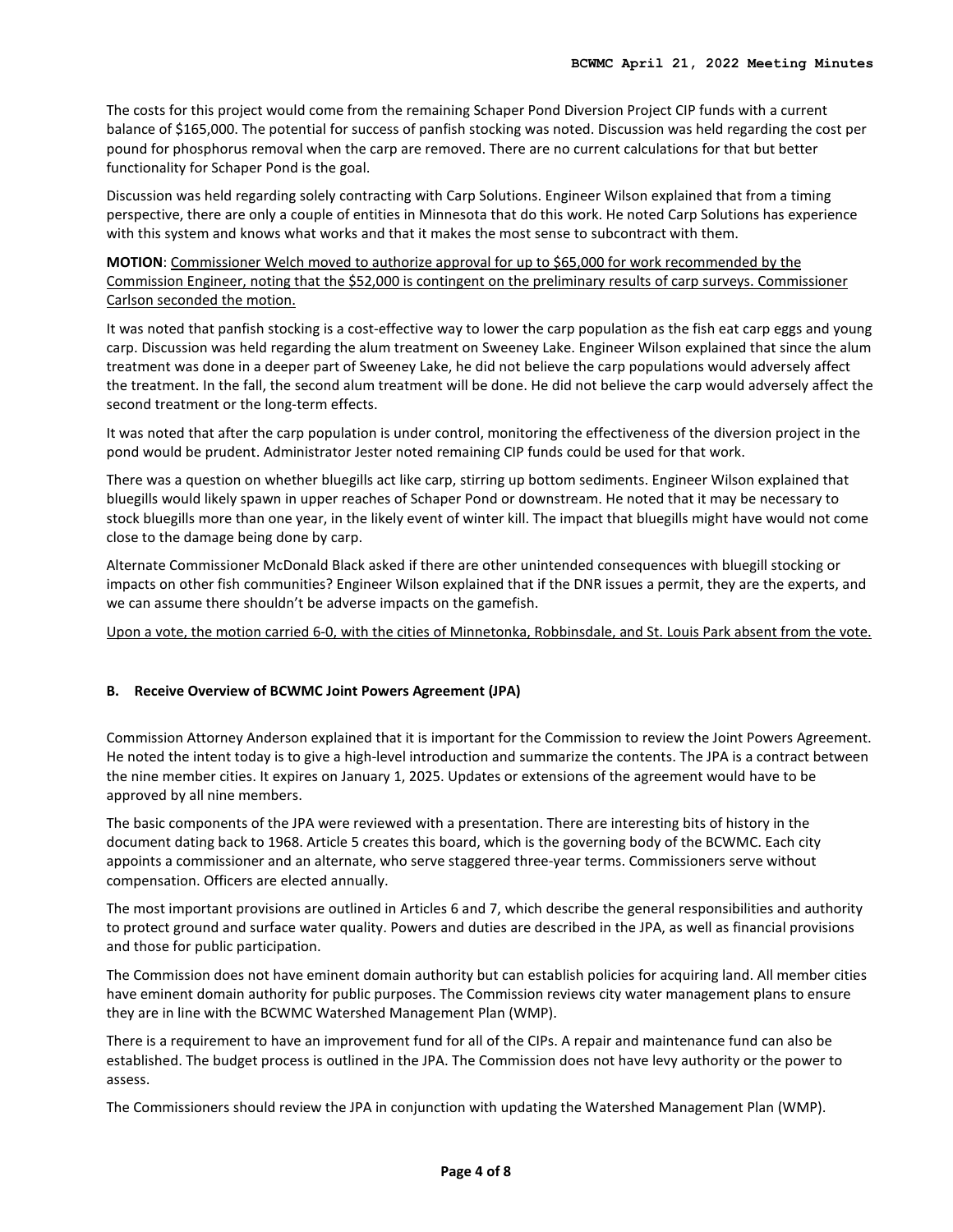If the BCWMC should cease to exist because the nine member cities didn't sign the JPA, watershed management must still happen within this area. It would be the responsibility of Hennepin County. There is also a petition process to form a watershed district.

The last JPA had a 10-year extension. The one before that had a 20-year extension. There is no limit to the timeframe for extensions. It was suggested that the next timeframe be extended past the deadline for the next WMP update.

There was a one-page handout containing an overview of the JPA in the meeting packet. A copy of the PowerPoint presentation will be posted on the Commissioner Orientation webpage. The Administrative Services Committee will be reviewing the JPA.

The JPA does have some language that indicates the Commission has regulatory authority, but there were no specifics. State law says that regulation as a joint powers watershed can only occur if specific statutory requirements are met. Commission Attorney Anderson will review JPAs from other joint powers watersheds and determine if there are some best practices that the Commission should consider.

It was suggested that the TAC review the JPA at their next meeting and determine if there are items that they would recommend be changed.

### **C. Consider Recommendations from Technical Advisory Committee**

TAC Chair Mark Ray reviewed recommendations for the Flood Control Project inspections and budgeting. He noted the recommendation to only use non-destructive inspection techniques in the Bassett Creek Tunnel, including no drilling of microphones into tunnel walls. The TAC also recommends piloting use of a new inspection technique using geophysical techniques, such as ground penetrating radar or multichannel analysis of surface waves, to look for voids behind the tunnel walls in a 500-ft unsubmerged portion of the tunnel.

TAC member Stout noted the city of Minneapolis does have other tunnels for which they are responsible. This proposal is consistent with other processes used for non-destructive testing. It was suggested that the Commission Engineer check with the city of Minneapolis to determine if there could be combined efforts and cost-sharing. It was noted that visual inspection with staff in the tunnel is the best way to capture and observe possible problems and changes to the tunnels over time. Inspections are done in the same manner, but it may be warranted to add spot inspections. This is in reference to tunnels that are easily accessed, not deep tunnels in which the water needs to be drawn down in order for an inspection to be done.

Commission Engineer Chandler reported that when looking at the alternative methods, the physical inspection cannot be replaced. This new technology would be in addition to visual inspection because voids cannot be seen during an inspection. The new technology is complementary to the physical inspection process.

The TAC also recommends that the Commission adjust the annual operating budget to set aside \$35,000 per year to cover the cost of the 20-year inspection program and to account for higher cost of the pilot program in 2025.

Further, TAC Chair Mark Ray explained that the 5-year Capital Improvement Program was reviewed. No new projects were proposed by the cities. The city of Plymouth requested that two Plymouth Creek restoration projects be combined into one with the intent of getting better pricing. There are also recommendations to increase the budgets of other CIP projects due to rising costs.

The process for the TAC to gather input on the Watershed Management Plan from city councils or commissions was reviewed. TAC members Ray and Francis were appointed to the WBIF convene meeting.

**MOTION**: Commissioner Welch moved to approve the TAC recommendations as presented in the memo. Commissioner Gwin-Lenth seconded the motion. Upon a roll call vote, the motion carried 6-0, with the cities of Minnetonka, Robbinsdale, and St. Louis Park absent from the vote.

[A five-minute break was taken.]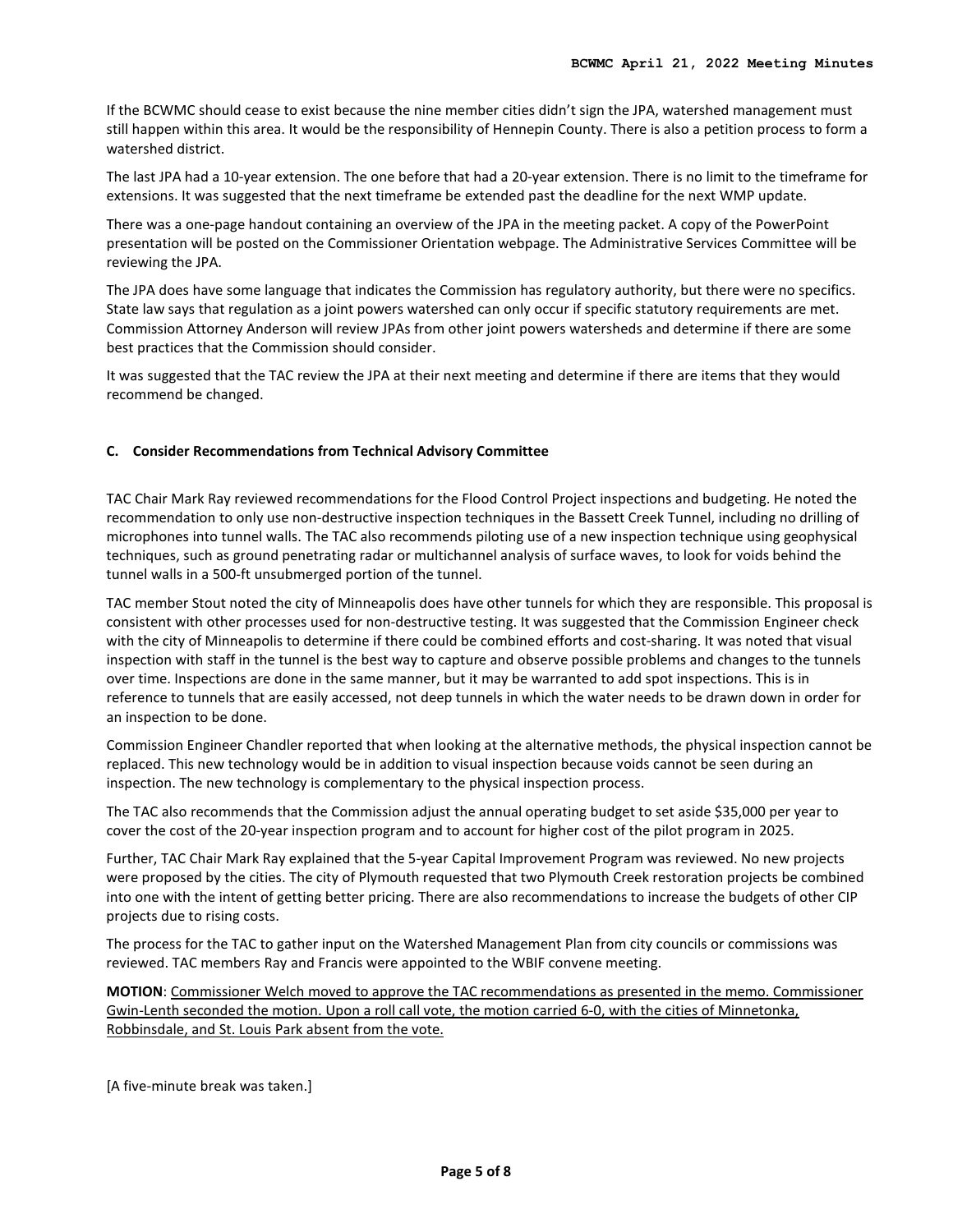#### **D. Consider Approval of Scope and Budget for Analysis of Alternatives to Jevne Park CIP Project**

Commission Engineer Chandler presented a scope and budget to analyze alternatives for the Jevne Park CIP Project as directed at the March meeting. The alternatives were limited to a shoreline assessment and enhanced street sweeping evaluation. Project meetings and limited public engagement were also included. The result would be a summary memo that would serve as an addendum to the previous feasibility study.

Engineer Chandler noted that the shoreline assessment is the biggest piece. There will be an initial desktop screening of vegetation along the shoreline, as well as field review and confirmation. Coordination with the city and Administrator Jester would be necessary to gain access to private property to conduct the assessment. They would determine what type of water quality treatment the buffers are currently providing, where there are deficiencies, and what could be gained by making the buffer wider.

In the street sweeping assessment, they would be looking at different tools to determine what might be a reasonable phosphorus removal using the regenerative air street sweeper in areas where this is not currently being done.

In developing the cost estimate, it was assumed there will be one presentation to the Commission and minor edits to the final memo. Another assumption was there would not be large public engagement meetings, but the development of a fact sheet that the city could use in their own public engagement. The schedule assumes beginning in June and wrapping up at the end of the fiscal year. The estimated cost is \$43,000.

Discussion was held regarding street sweeping. Commissioner Carlson noted there may be a benefit to implementing broader street sweeping. He suggested that the Commission consider requiring street sweeping in conjunction with the implementation of any project.

Questions were asked about the budget. There is \$443,000 in the account for the Jevne Park project. If the Commission did not move forward with this, the funds would be moved into a closed project account to be used on another CIP, not the operating budget.

Commission Engineer Chandler explained that the purpose of the study is to estimate phosphorus removal levels through implementation of the practices identified in the scope and budget and whether they are more or less than what was estimated in the original Jevne Park project.

Commissioner Welch noted he does not support this project. He went on to say the idea [of the CIP] is not to allocate funding for a project and then assume there is funding to do any project in the city. He noted shoreline assessments are good, but engineers cannot offer solid information about the effectiveness of shoreline buffers in removing phosphorus. He noted street sweeping is also good and there is information available about the effectiveness of phosphorus removal.

Chair Cesnik asked for thoughts regarding the suggestion to spend CIP funds for incentives for residents to install shoreline buffers rather than do the study. Administrator Jester explained that there is precedence for the Commission to take a step back from a project that was not done and look at other options for improving water quality.

Discussion was held regarding street sweeping and whether it has been thoroughly evaluated. It has been evaluated in the city of Plymouth, but there are other studies. Commission Engineer Chandler stated that she did not believe that the value of street sweeping is well known. There are studies available, but we do not know how that translates into how much is getting to the water body. The assumption is that all of the pollutants collected by street sweeping would otherwise go to the water body and it is not known if that is true.

There was some discussion about how the city is mitigating pollution through practices installed with its sewer and water project. It was noted that the Commission approved the infrastructure project for the city of Medicine Lake in March. There is respect for the lack of space for water quality improvement opportunities in the city.

It was noted there is a line between capital funding and operational funding. For example, capital money could be used to buy a street sweeper, but not for operating it. Administrator Jester explained that if the analysis showed that street sweeping needs to be improved for better efficiency, that would be an operational undertaking by the city. Installation of shoreline buffers could be done with capital funds. Commission Attorney Anderson said that doing a feasibility study with CIP funds is appropriate.

Chair Cesnik said that she would not feel comfortable putting money into shoreline buffers without a study to prioritize. Commissioner Welch reminded the commissioners that the CIP is a watershed-wide program and not funds for specific cities. He noted again that if we don't do this project, the funds go into a closed project account and we lower the levy.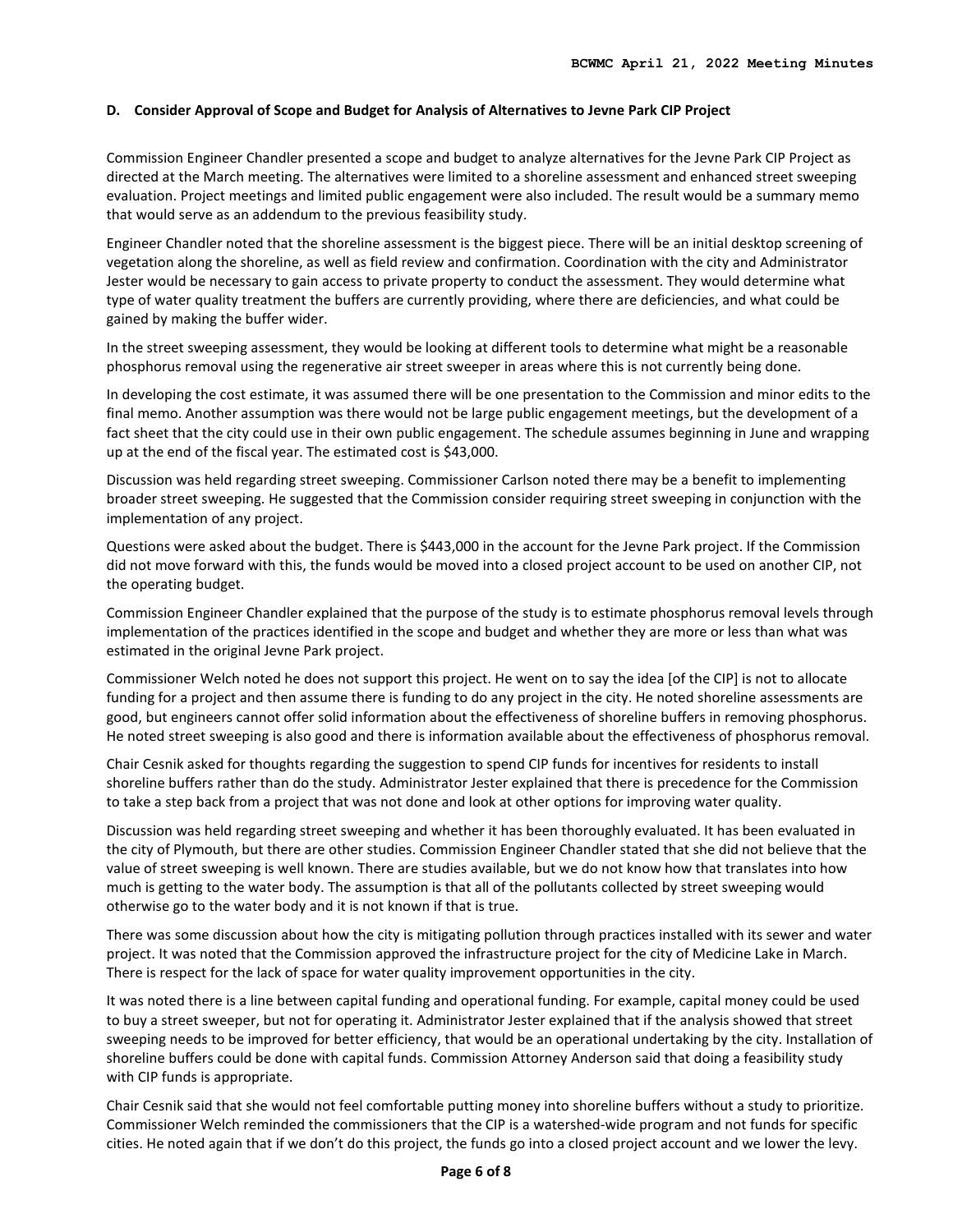Commissioner Carlson said that the timing for this is not critical and he has no objection to tabling the discussion.

**MOTION**: Commissioner Gwin-Lenth moved to table the discussion until legal counsel and engineer can provide answers to questions that have arisen. Commissioner Harwell seconded the motion.

Commission Attorney Anderson stated that this is a policy debate. There is need for clear direction to staff. Chair Cesnik said that from the February meeting, the Commission wanted something to be done and had directed the engineer to provide options. Administrator Jester suggested that it may be prudent for the city to poll residents to determine interest in establishing or learning about shoreline buffers. Chair Cesnik suggested turning this into a grant program.

Administrator Jester recommended that staff look at options for how this should be assessed. There may not be a need to know the pollutant reduction from shoreline buffers, but it would be good to understand the residents' willingness to participate in shoreline improvement. Alternate Commissioner Kennedy stated that the city is in the process of revising its shoreline ordinance. More information could be obtained from residents during the public meeting.

Commissioner Gwin-Lenth withdrew his motion. Commissioner Harwell withdrew her second.

Commissioner Carlson moved to request the city of Medicine Lake use the shoreline ordinance public meeting to gather input from residents about shoreline improvements and rewrite the analysis to simply look at street sweeping efficiencies. The motion died for lack of a second.

No action was taken.

[Commissioner Harwell left the meeting.]

### **E. Receive Update on Watershed Management Planning Process**

i. Stakeholder Engagement Plan

Administrator Jester reported that this is the beginning of the input process. Several documents will be posted to a new watershed planning page on the website. The Outreach Plan reflects the scope and budget. It was reviewed by BWSR and they had no significant issues.

- ii. Official Notification Letters The notification letters were sent to all of the review agencies. Comments on items to consider in the planning process are due June 15.
- iii. Plan Process Overview Fact Sheet

A fact sheet was created. Copies were distributed to member cities. The audience for this is city officials and staff.

#### iv. City Input form A questionnaire was developed at the request of cities for direction on the needed input.

v. Equity Workshop

Administrator Jester met with Commissioner Fernando regarding the Equity in Watershed Management Workshop. The commissioner had many suggestions for making the workshop more interactive. There is interest in this workshop from other watersheds and BWSR. The intended audience is commissioners.

### **6. COMMUNICATIONS**

## **A. Administrative Report**

- i. Update on Intern from Dougherty Family College We continue to move forward with Dougherty Family College about an intern who will be housed at the city of Golden Valley. An independent contractor agreement with the intern is needed and may include the city in the agreement as well.
- ii. Update on 2022 Chloride Monitoring in Lakes Discussions have been held regarding the CAMP volunteers doing some chloride monitoring. That will not be necessary because we are monitoring the lakes where chloride is a concern. The city of Minnetonka is monitoring Crane Lake as part of their regular program.
- iii. Celebration of Haha Wakpadan (Bassett Creek) Oral History Project On June 4, there will be a Celebration of the Haha Wakpadan Oral History Project. They are hoping the Commission can be represented at this event. More information will be provided at a later date.